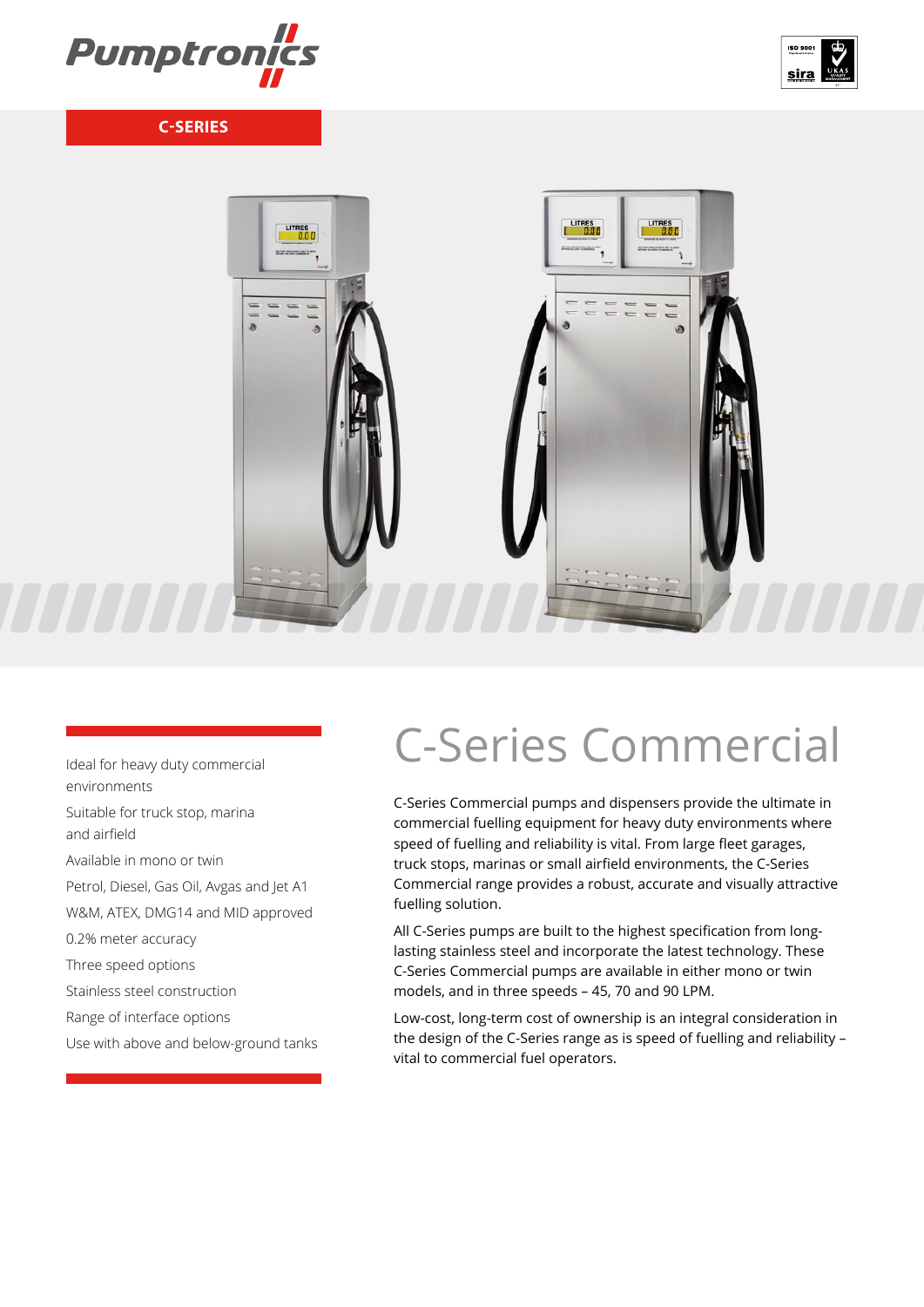



## C-Series Commercial

### Specification

- Single-sided 25mm illuminated digital  $\overline{\phantom{a}}$ commercial displays (volume only)
- Available as mono or twin  $\overline{\phantom{a}}$
- Pumping unit with integral air separation  $\overline{\phantom{a}}$ (not included in dispenser format)
- 0.2% meter accuracy  $\overline{\phantom{a}}$
- Solenoid valve  $\overline{\phantom{a}}$
- Elaflex 3.3m hoses (black as standard)  $\overline{\phantom{a}}$
- Approved 'latch open' nozzles with  $\overline{\phantom{a}}$ safety break
- Infra-red management control  $\overline{\phantom{a}}$
- Stainless steel construction  $\overline{\mathbf{r}}$
- $\overline{\phantom{a}}$ Single or three-phase motors (115v/230v/380v)
- $\overline{\phantom{a}}$ Integral nozzle locking (no padlocks required)
- $\rightarrow$ Interface options include Pulse, Serial, Gilbarco 2 Wire and HL2
- Manufactured to EN13617-1 SIRA  $\overline{\phantom{a}}$ Certificate number 05ATEX9095
- $\overline{\phantom{0}}$ Approved by UK Weights & Measures (attendant operated or fuel monitoring system)
- Measuring Instrument Directive approved  $\overline{\phantom{a}}$
- Ministry of Defence Design and  $\overline{\mathbf{A}}$ Maintenance Guide 14 (DMG14)
- 12 months warranty $\rightarrow$

### **Options**

- Second side display
- Stainless steel under-pump plinth  $\overline{\phantom{a}}$
- Galvanised under-pump stool  $\overline{\phantom{a}}$
- GRP under-pump sump  $\overline{\mathbf{r}}$
- $\overline{\phantom{a}}$ Built-in hose retriever
- High hose option  $\rightarrow$
- Standard outlet  $\overline{\phantom{a}}$
- Inline safety breaks ¾" 1"  $\overline{\phantom{a}}$
- Stage Two vapour recovery  $\overline{\mathbf{r}}$
- Marine grade stainless steel panels available  $\overline{\phantom{a}}$
- Aviation hoses available  $\overline{\phantom{a}}$
- Avgas suitable conversions available  $\overline{\phantom{a}}$
- Front-loading nozzle (mono only)  $\overline{\phantom{a}}$

#### Dimensions

- Mono: 1425mm (H) x 370mm (W) x 450mm (D) Weight: 84kg  $\overline{\phantom{a}}$
- Twin: 1425mm (H) x 540mm (W) x 450mm (D) Weight: 140kg  $\overline{\phantom{a}}$

#### Checklist

- $\blacktriangleright$  Approved for Re-sale
- Petroleum & Diesel
- Alternative Fuel
- Electronic

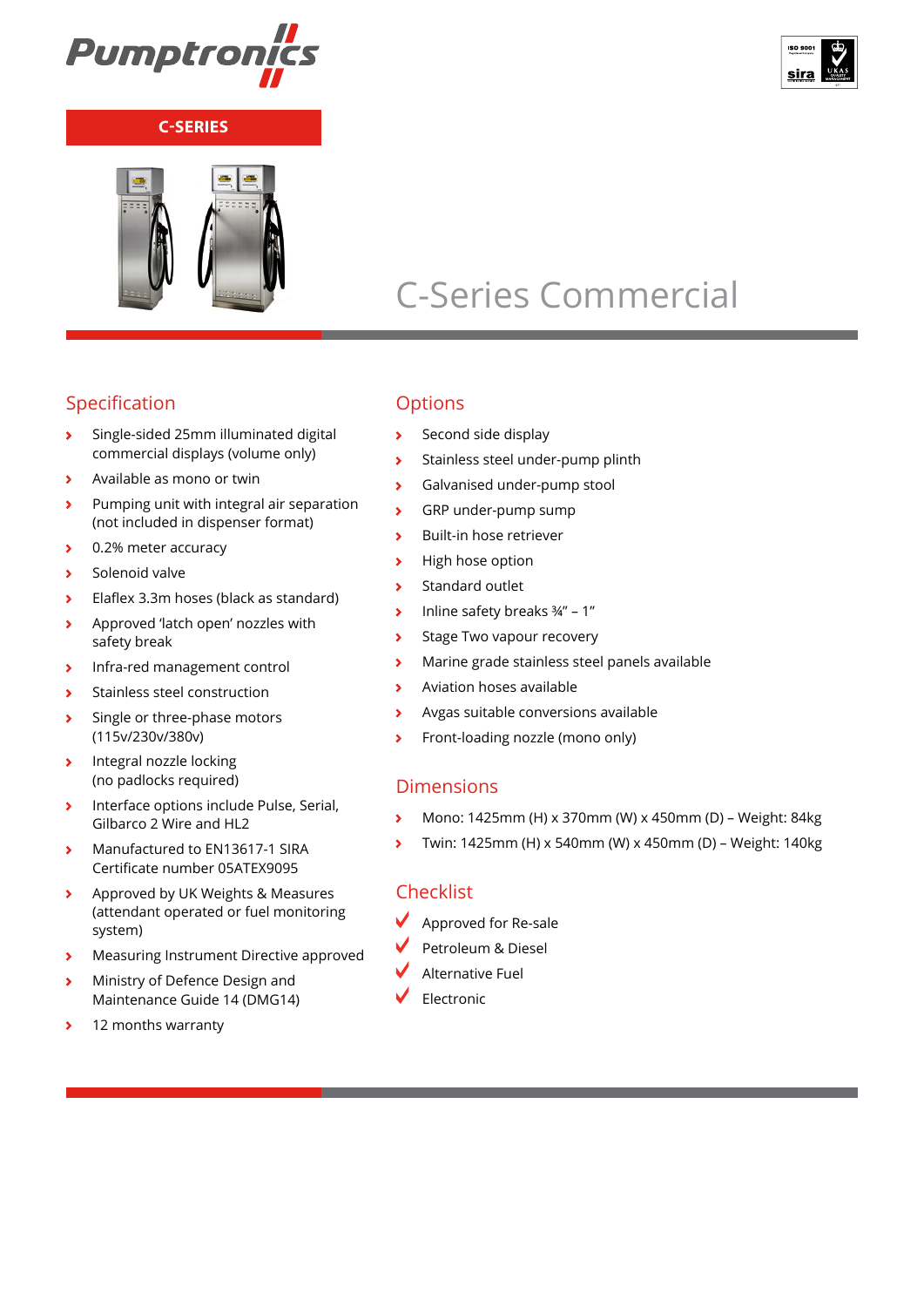



# C-Series Commercial

### Product codes

| Part no              | <b>Description</b>                                                   |
|----------------------|----------------------------------------------------------------------|
| SC <sub>11</sub> LC  | Series C Commercial Mono Suction Single sided - Nominal 45           |
| SC11MC               | Series C Commercial Mono Suction Single sided - Nominal 70           |
| SC11HC               | Series C Commercial Mono Suction Single sided - Nominal 90           |
| SC11LC/DISP          | Series C Commercial Mono Dispenser Single sided – Nominal 45         |
| SC11HC/DISP          | Series C Commercial Mono Dispenser Single sided - Nominal 90         |
| SC <sub>22</sub> LC  | Series C Commercial Twin Suction Single sided-Nominal 45/45          |
| SC22LMC              | Series C Commercial Twin Suction Single sided-Nominal 45/70          |
| SC <sub>22</sub> LHC | Series C Commercial Twin Suction Single sided-Nominal 45/90          |
| SC <sub>2</sub> 2MC  | Series C Commercial Twin Suction Single sided - Nominal 70/70        |
| SC <sub>2</sub> 2MHC | Series C Commercial Twin Suction Single sided – Nominal 70/90        |
| SC <sub>2</sub> 2HC  | Series C Commercial Twin Suction Single sided - Nominal 90/90        |
| SC22LC/DISP          | Series C Commercial Twin Dispenser Single sided - Nominal 45/45      |
| SC22LHC/DISP         | Series C Commercial Twin Dispenser Single sided – Nominal 45/90      |
| SC22HC/DISP          | Series C Commercial Twin Dispenser Single sided - Nominal 90/90      |
| SC12LHC              | Series C Commercial Single Product Twin Single sided - Nominal 45/90 |
|                      |                                                                      |